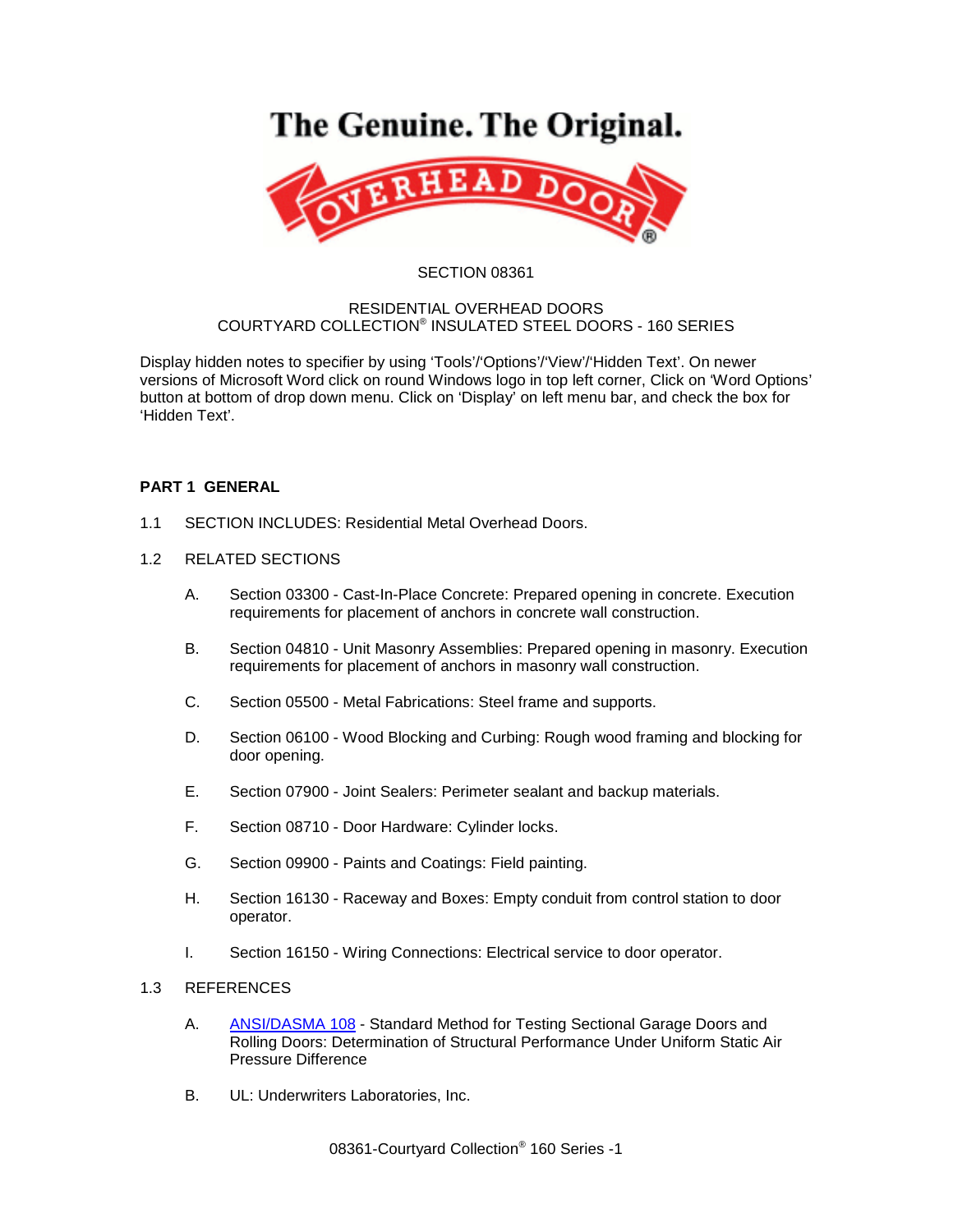C. ULC: Underwriters Laboratories of Canada.

## 1.4 DESIGN / PERFORMANCE REQUIREMENTS

- A. Wind Loads: Design and size components to withstand loads caused by pressure and suction of wind acting normal to plane of wall as calculated in accordance with applicable code.
	- 1. Design pressure of \_\_\_\_\_\_\_\_ lb/sq ft (\_\_\_\_\_\_\_\_\_\_kPa).
- B. Wiring Connections: Requirements for electrical characteristics. 1. 115 volts, single phase, 60 Hz.
- C. Products Requiring Electrical Connection: Listed and classified by Underwriters Laboratories, Inc. acceptable to authority having jurisdiction as suitable for purpose specified.
- D. Single-Source Responsibility: Provide doors, tracks, motors, and accessories from one manufacturer for each type of door. Provide secondary components from source acceptable to manufacturer of primary components.

#### 1.5 SUBMITTALS

- A. Submit under provisions of Section 01300.
- B. Product Data: Manufacturer's data sheets on each product to be used, including:
	- 1. Preparation instructions and recommendations.
	- 2. Storage and handling requirements and recommendations.
	- 3. Installation methods.
- C. Shop Drawings: Indicate plans and elevations including opening dimensions and required tolerances, connection details, anchorage spacing, hardware locations, and installation details.
- D. Selection Samples: For each finish product specified, two complete sets of color chips representing manufacturer's full range of available colors and patterns.
- E. Verification Samples: For each finish product specified, two samples, minimum size 6 inches (150 mm) square, representing actual product, color, and patterns.
- F. Manufacturer's Certificates: Certify products meet or exceed specified requirements.
- G. Operation and Maintenance Data.

#### 1.6 QUALITY ASSURANCE

- A. Manufacturer Qualifications: Company specializing in manufacturing products specified in this section with minimum five years documented experience.
- B. Installer Qualifications: Authorized representative of the manufacturer with minimum five years documented experience.
- C. Products Requiring Electrical Connection: Listed and classified by Underwriters Laboratories, Inc. acceptable to authority having jurisdiction as suitable for purpose specified.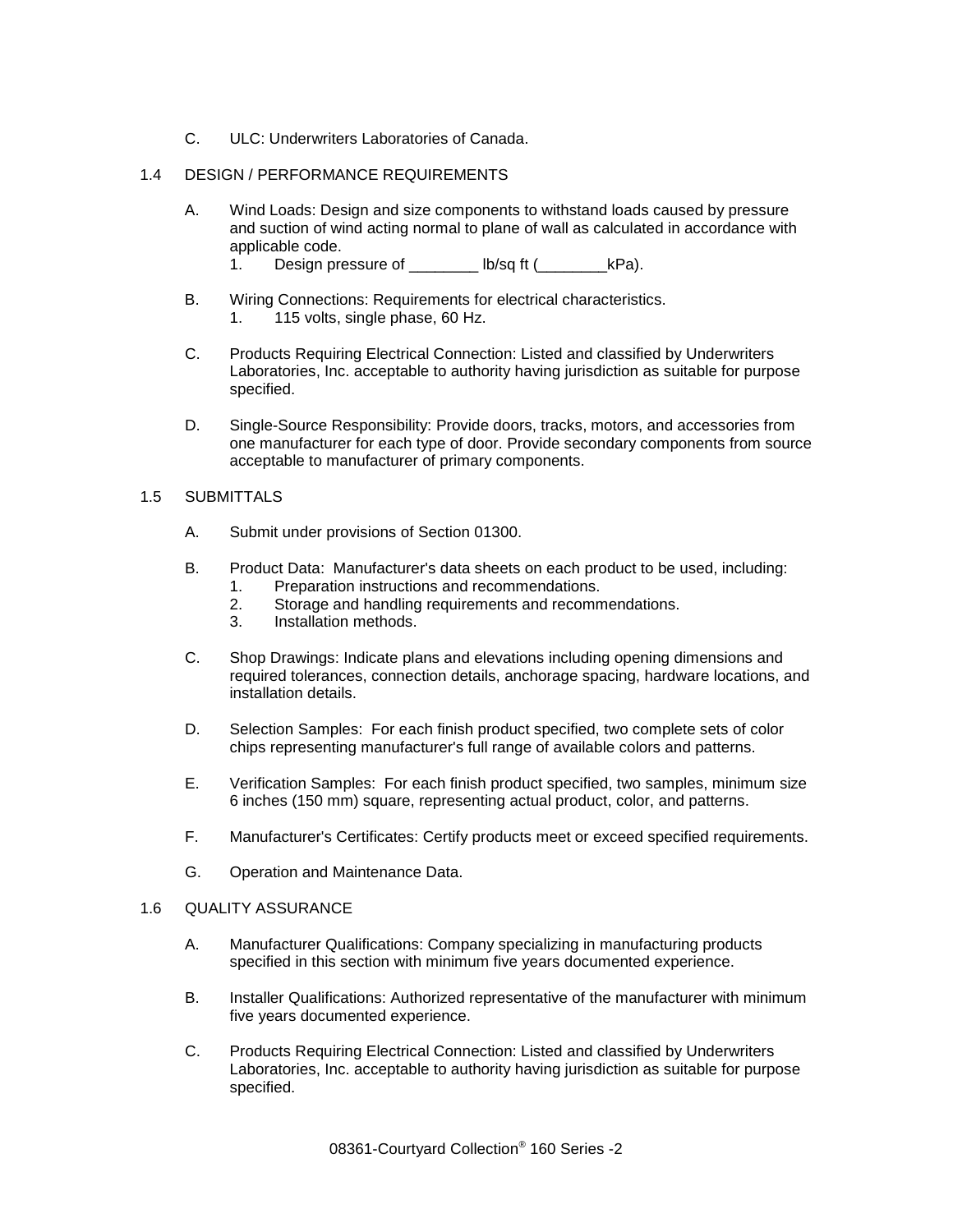### 1.7 DELIVERY, STORAGE, AND HANDLING

- A. Store products in manufacturer's unopened labeled packaging until ready for installation.
- B. Protect materials from exposure to moisture until ready for installation.
- C. Store materials in a dry, ventilated weathertight location.
- D. Store and dispose of solvent-based materials, and materials used with solventbased materials, in accordance with requirements of local authorities having jurisdiction.

#### 1.8 WARRANTY

A. Courtyard Collection160 Series. Warranty: Limited lifetime against splitting and cracking, 10 year against delamination of polyurethane foam from steel face and all other components for 1 year.

## **PART 2 PRODUCTS**

- 2.1 MANUFACTURERS
	- A. Acceptable Manufacturer: Overhead Door Corp., 2501 S. State Hwy. 121 Bus., Suite 200, Lewisville, TX 75067. ASD. Tel. Toll Free: (800) 929-3667. Phone: (469) 549- 7100. Fax: (972) 906-1499. Web Site: [www.overheaddoor.com.](http://www.overheaddoor.com/) E-mail: [info@overheaddoor.com.](mailto:info@overheaddoor.com)
	- B. Substitutions: Not permitted.
	- C. Requests for substitutions will be considered in accordance with provisions of Section 01600.

## 2.2 RESIDENTIAL METAL OVERHEAD DOORS

- A. Insulated Steel Sectional Overhead Doors: Courtyard Collection 160 Series Insulated Steel Doors by Overhead Door Corporation.
	- 1. Door Assembly: Rigid steel fully insulated construction with a metal foam metal sandwich panel. Fabricated with EPDM seals between sections.
		- a. Size/Design: As indicated on the Drawings.
		- b. Panel Thickness: 1-3/8 inches (35 mm) nominal.
		- c. Panel Style: Ship lap panels.
			- 1) Contemporary flush panel 195 Series.
		- d. Exterior Steel: .012 inch (0.30 mm) nominal, high strength hot-dipped galvanized with an embossed wood grain texture.
		- e. Insulation: CFC-free foamed in place polyurethane.
		- f. Thermal Values: R-value of 12.76.
		- g. Windload Design: Provide to meet the Design/Performance
		- requirements specified.
		- h. Window Design:
			- 1) Window Location:
				- (a) Top section.
				- (b) Second from top section.
				- 2) Decorative Window Style:
					- (a) Full Vision (Long panel).

08361-Courtyard Collection® 160 Series -3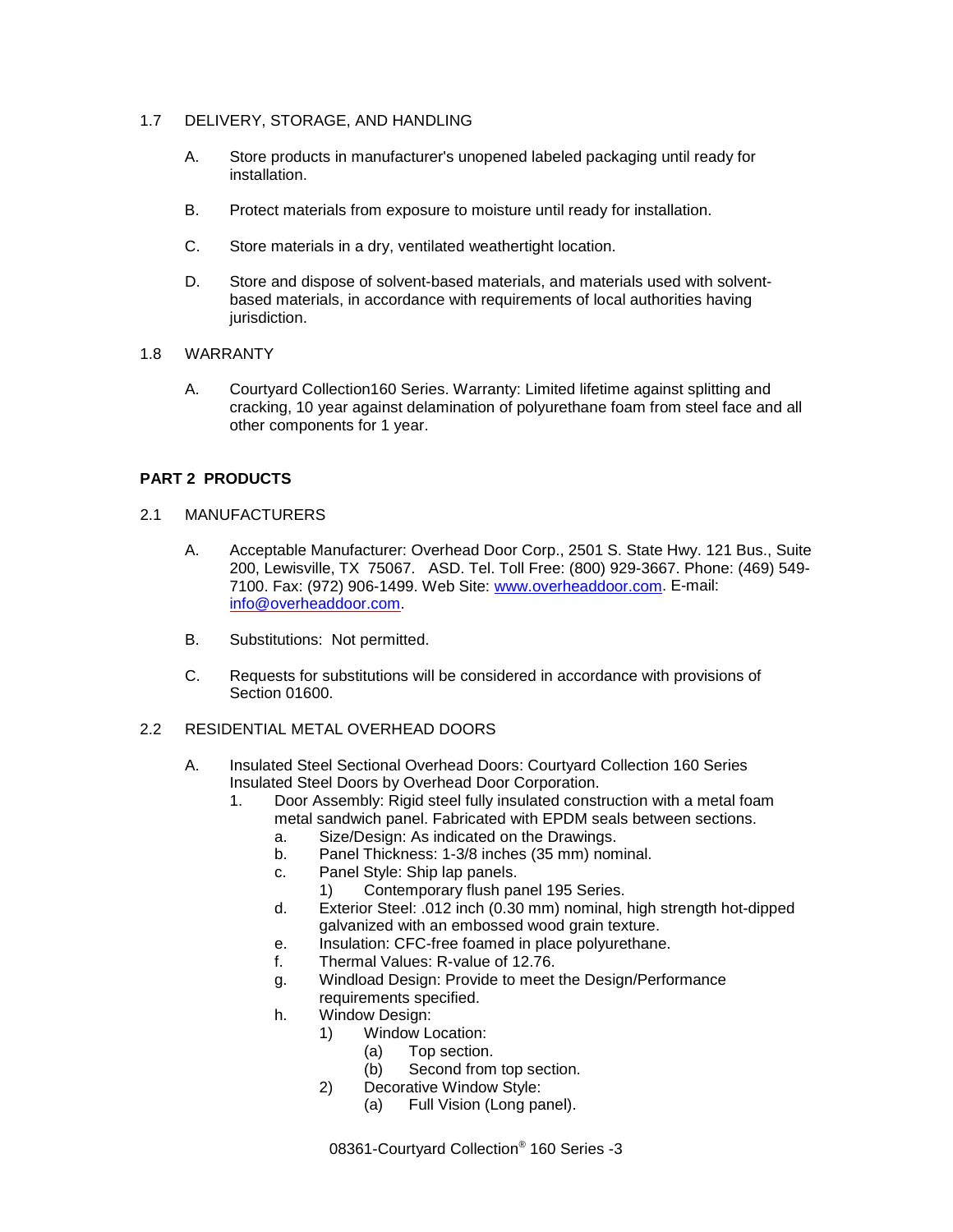- (b) Stockbridge.
- (c) Stockton.
- (d) Stockton Arch.
- (e) Somerton.
- (f) Wynbridge Arch.
- 3) Glass Type:
	- (a) Glass: Clear.
	- (b) Glass: Clear Insulated.
	- (c) Glass: Obscure (frosted) Insulated.<br>(d) Glass: High velocity impact glass.
	- Glass: High velocity impact glass.
- 2. Finish/Color: Two coat baked-on polyester. Color as follows:
	- a. Almond.
	- b. Brown.
	- c. Hunter Green.
	- d. Sandstone.
	- e. Terra Bronze.
	- f. White.
	- g. Desert Tan
- 3. Premium Hardware:
	- a. Bean Design Handle.
	- b. Hammered Iron Handle.
	- c. Iron Studs.
	- d. Spade Design Hinge.
	- e. Traditional Hammertone Handle.
	- f. Traditional Hammertone Hinge
- 4. Value Hardware:
	- a. Bean Hinge 16 inch.
	- b. Large Bean Handle.
	- c. Large Spear Handle.
	- d. Small Spear Handle.
	- e. Spear Hinge 16 inch.
	- f. Spear Hinge 18 inch.
- 5. Lock:
	- a. Interior mounted slide lock.
	- b. Optional keyed lock.
- 6. Bottom fixture: DASMA 103 red-head fasteners.
- 7. Weatherstripping: Co-extruded EPDM bulb-type strip at bottom.
- 8. Heavy Duty Track: Provide track as recommended by manufacturer to suit loading required and clearances available.
- 9. Urethane ball bearing rollers.
- 10. Manual Operation.<br>11. Electric Openers:
- Electric Openers:

## **PART 3 EXECUTION**

- 3.1 EXAMINATION
	- A. Do not begin installation until openings and substrates have been properly prepared.
	- B. Verify wall openings are ready to receive work and opening dimensions and tolerances are within specified limits.
	- C. Verify electric power is available and of correct characteristics.